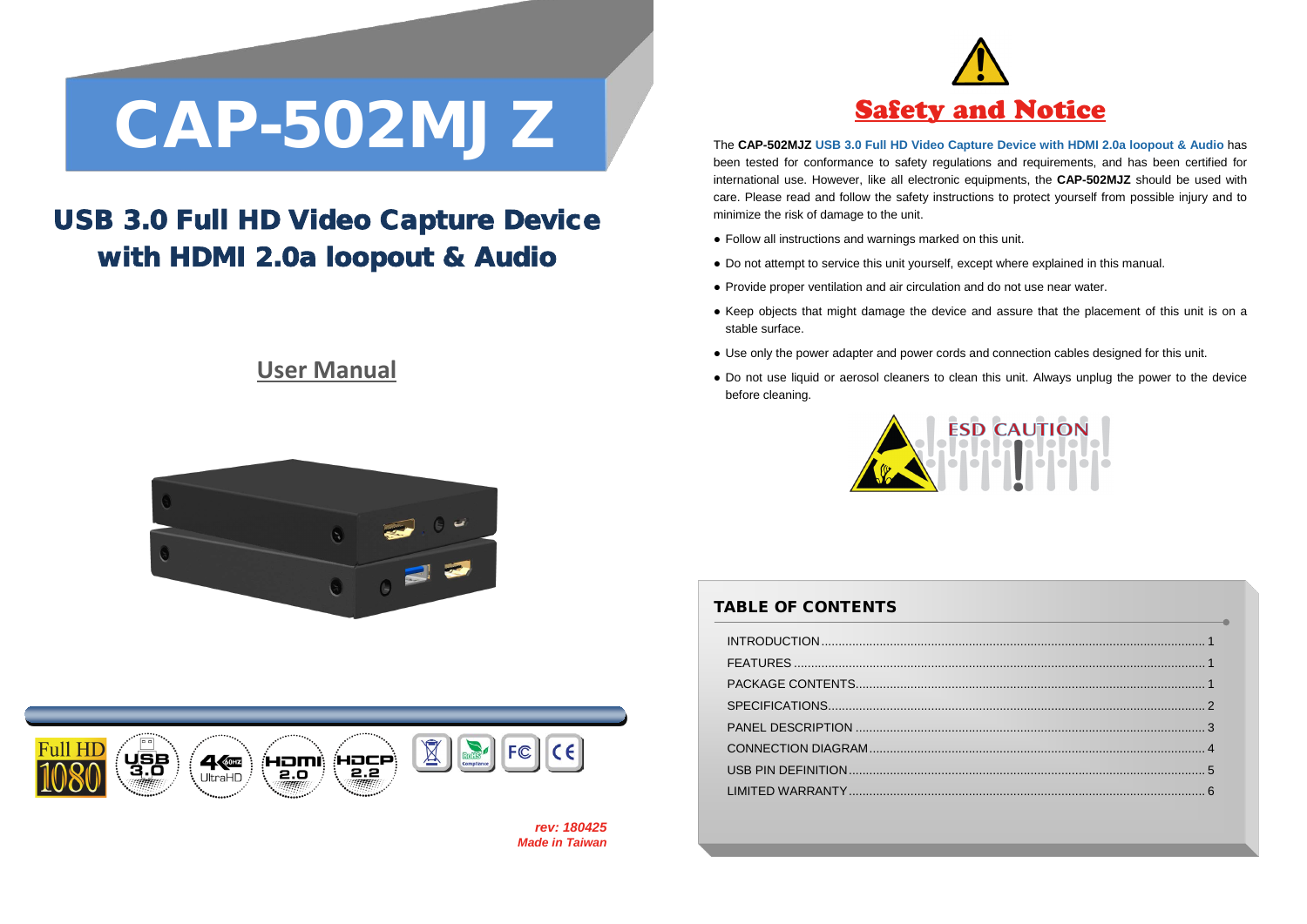#### **INTRODUCTION**

The **CAP-502MJZ USB 3.0 Full HD Video Capture Device with HDMI 2.0a loopout & Audio** provides a professional way to capture HDMI video signals. It adopts USB 3.0 interface, which can realize high-speed transmission. Besides, the HDMI input and loopout can support up to 4K2K@60. With this device, users can connect to 4K2K@60 source and capture Full HD (1080p60) video. CAP-502MJZ also uses large volume image buffer technology which effectively avoids the video tearing. The high sampling rate and high sampling accuracy assure images with high sharpness, rich details, and less color edges.

#### **FEATURES**

- $\bullet$  HDMI video and audio streams over USB 3.0
- Supports UVC1.0
- Supports video resolution up to 1080p 60Hz (Video stream over USB 3.0)
- Supports HDMI input & loopout from 640x480 to 4K2K@60 (YUV 4:4:4), interlaced or progressive
- Supports resolution downscaling from 4K2K to 1080P**<sup>3</sup>**
- Supports line-in mix with HDMI audio
- **•** Supports HDMI audio extraction
- Auto-detection on video format to ensure plug-play operations
- Recording Video Format: H.264 (Software Compression)
- Works on multiple operating system platforms (Windows 7/8.1/10, Mac and Linux OS)
- $\bullet$  Compatible with most 3<sup>rd</sup> party software such as OBS Studio and AMCap
- Supports USB 3.0 (MJPG/YUY2) and USB 2.0 (MJPG)
- Low Lattency
- System Requirements (Recommanded)
- Windows® 7(SP1) / Windows 8.1 / Windows 10
- PC: Intel® CoreTM i5-4440 3.10GHz + NVIDIA® GeForce® GTX 660 or higher
- Laptop: Intel® Core i7-4810MQ + NVIDIA GeForce GTX 870M or higher
- 4GB RAM or higher

1. Video quality is apparently related to the capability of computer and software setting.

2. Please use the included USB 3.0 cable in the box to protect the device and avoid furthur compatible issues.

3. NOT supports

(1) Resolution downscaling from 4K2K@60 4:2:2 to 1080P

(2) 4K2K@60 4:2:2 to 4K2K@60 4:2:0

#### **PACKAGE CONTENTS**

- 1x CAP-502MJZ
- 1x USB 3.0 A to A Cable (host to device)
- 1x DC 5V wall wart
- 1x User Manual

#### **SPECIFICATIONS**

| <b>Model Name</b>                             |         | CAP-502MJZ                                                                                                                                                                                             |
|-----------------------------------------------|---------|--------------------------------------------------------------------------------------------------------------------------------------------------------------------------------------------------------|
| Technical                                     |         |                                                                                                                                                                                                        |
| Role of usage                                 |         | Video Capture Device                                                                                                                                                                                   |
| Input Video bandwidth                         |         | Single-link 600MHz [18Gbps]                                                                                                                                                                            |
| Output Video bandwidth                        |         | Up to 350MBps (USB)                                                                                                                                                                                    |
| Video support(USB)                            |         | Up to 1080p60                                                                                                                                                                                          |
| Video support(Loopout)                        |         | Up to 4K2K60                                                                                                                                                                                           |
| Audio Input                                   |         | HDMI Embedded Audio & Stereo audio Input                                                                                                                                                               |
| Audio Format                                  |         | 2CH 16bit PCM                                                                                                                                                                                          |
| <b>Recording Mode</b>                         |         | Software Compression                                                                                                                                                                                   |
| Recording Video Format                        |         | YUY2 (USB3.0), MJPG (USB2.0/3.0)                                                                                                                                                                       |
| <b>ESD</b> protection                         |         | Human body model - ±15kV [air-gap discharge] & ±8kV [contact<br>discharge]                                                                                                                             |
| PCB stack-up                                  |         | 6-layer board [impedance control - differential 100 $\Omega$ ; single 50 $\Omega$ ]                                                                                                                    |
| Firmware update                               |         | Feasible via USB Port                                                                                                                                                                                  |
| Input                                         |         | $1x$ HDMI + $1x$ 3.5mm                                                                                                                                                                                 |
| Output                                        |         | 1x USB + 1x HDMI +1x 3.5mm                                                                                                                                                                             |
| <b>HDMI</b> connector                         |         | Type A [19-pin female]                                                                                                                                                                                 |
| USB connector                                 |         | USB 3.0 Type A (SuperSpeed USB)                                                                                                                                                                        |
| Software compatibility<br>(not complete list) |         | OBS Studio (Windows, Linux), AMCap (Windows), Potplayer (Windows).<br>VLC (OS X, Linux), XSplit Boardcast (Windows), Skype (Windows, OS X),<br>Zoom (Windows), Hangout (Windows), TeamViewer (Windows) |
| OS Support                                    |         | Windows 7/8.1/10, Mac and Linux OS                                                                                                                                                                     |
| <b>Mechanical</b>                             |         | <b>CAP-502MJ</b>                                                                                                                                                                                       |
| Housing                                       |         | Metal enclosure                                                                                                                                                                                        |
|                                               | Model   | 105 x 68 x 24mmmm [4.1" x 2.7" x 0.9"]                                                                                                                                                                 |
| Dimensions<br>$[L \times D \times H]$         | Package | 198 x 137 x 74mm [7.8" x 5.4" x 2.9"]                                                                                                                                                                  |
|                                               | Carton  | 420 x 400 x 300mm [1'4"x 1'3" x 11.8"]                                                                                                                                                                 |
|                                               | Model   | 132g [4.6 oz]                                                                                                                                                                                          |
| Weight                                        | Package | 404g [14.2 oz]                                                                                                                                                                                         |
| Fixedness                                     |         | Wall-mounting case with screws                                                                                                                                                                         |
| Power supply                                  |         | <b>5V 2A DC</b>                                                                                                                                                                                        |
| Power consumption                             |         | 3 Watts [max]                                                                                                                                                                                          |
| Operation temperature                         |         | 0~40°C [32~104°F]                                                                                                                                                                                      |
| Storage temperature                           |         | -20~60°C [-4~140°F]                                                                                                                                                                                    |
| Relative humidity                             |         | 20~90% RH [no condensation]                                                                                                                                                                            |

**2**

**1**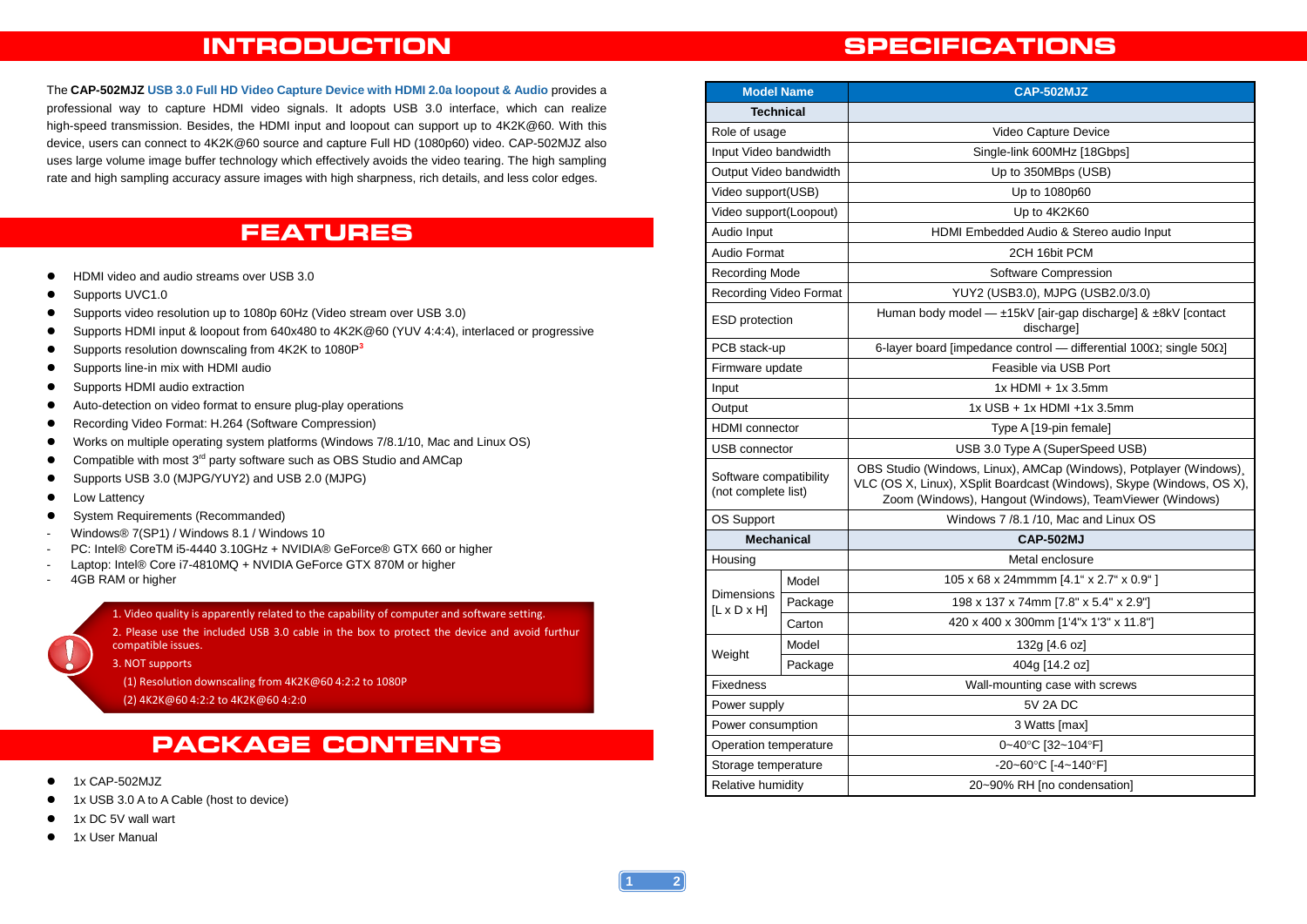#### **PANEL DESCRIPTION**

## **CONNECTION DIAGRAM**

#### **Front/Rear Panel**





- **1. HDMI IN:** Connect to a HDMI source
- **2. LED INDICATOR:** Input signal indicator LED
- **3. STEREO AUDIO IN:** Connect to analog stereo audio source
- **4. Micro-USB Port:** Connect to the +5V DC power supply unit
- **5. STEREO AUDIO OUT:** Audio extracts from HDMI input
- **6. USB OUT:** Connect to a USB host (PC, NB, MAC…)
- **7. HDMI LOOPOUT:** Connect to a HDMI display



**4**

**3**